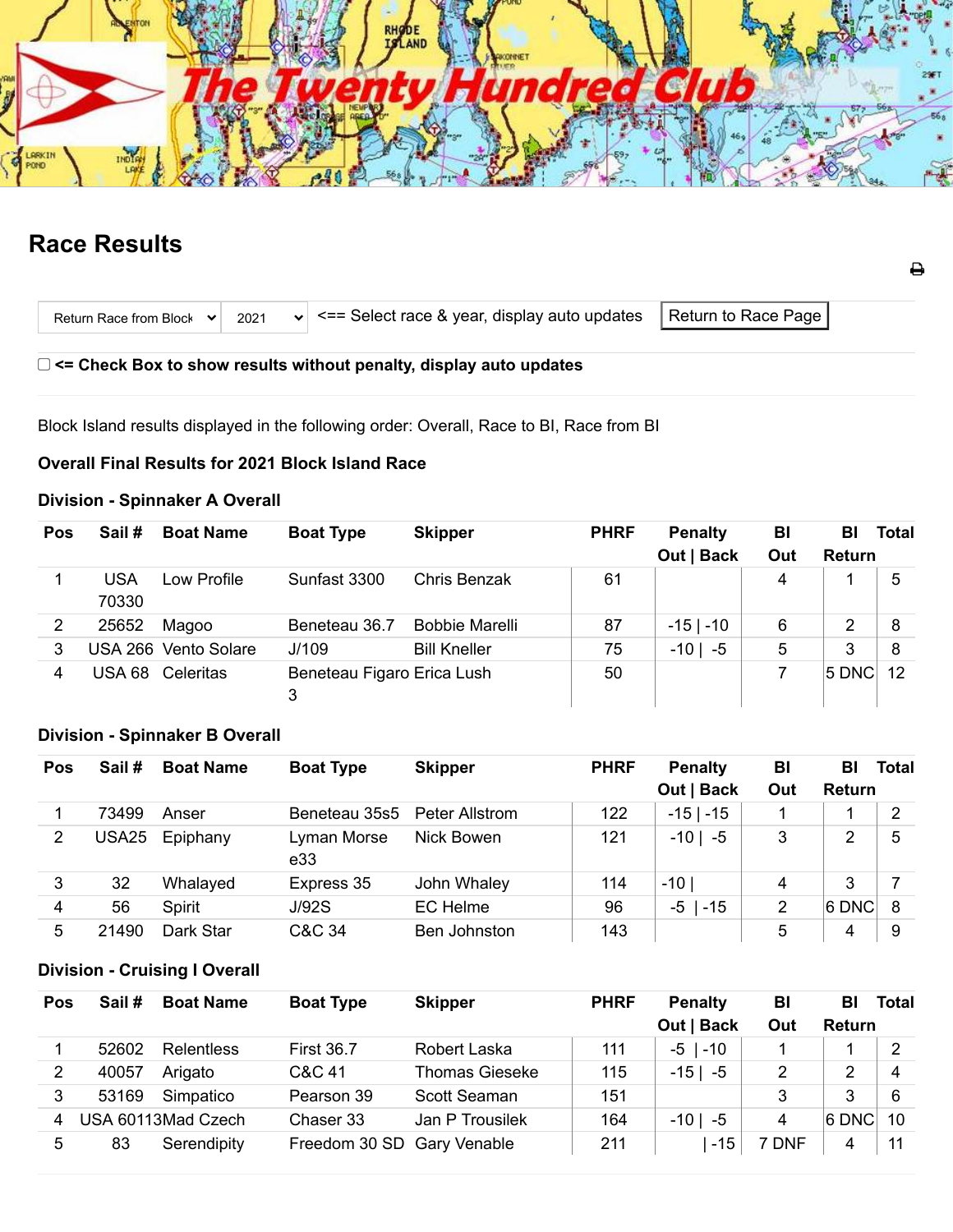**Final Results for Race from Newport to Block Island: Saturday, August 7th 2021 scored as PHRF Time on Distance**

**Spinnaker A Class (PHRF <= 90) Start Time: 10:50:00 Course Length: 21.2 nm**

**VMG of Winning Boat: 5.08 kts**

|   |       | Pos Sail # Boat Name Boat Type |                             | <b>Skipper</b>             |    | <b>PHRF Penalty</b> | Finish<br>Time |                            | <b>Elapsed Corrected</b>   | <b>Delta</b><br><b>Previous</b> | <b>Delta</b><br>Leader |
|---|-------|--------------------------------|-----------------------------|----------------------------|----|---------------------|----------------|----------------------------|----------------------------|---------------------------------|------------------------|
|   | 203   | <b>URSA</b>                    | J/109                       | <b>Brooke</b><br>Mastrorio | 75 |                     |                | 15:24:26 04:34:26 04:08:11 |                            | 00:00:00                        | 00:00:00               |
| 2 |       | 60154 MAKAI                    | C&C 110                     | Alex Hood                  | 85 |                     |                | 15:29:26 04:39:26          | 04:09:41                   | 00:01:30                        | 00:01:30               |
| 3 |       | 9393 Resolute IV               | IMX40                       | <b>Terry Arndt</b>         | 38 |                     |                | 15:13:05 04:23:05          | 04:09:47                   | 00:00:06                        | 00:01:36               |
| 4 | 70330 | <b>USA</b> Low Profile         | Sunfast<br>3300             | Chris Benzak               | 61 |                     |                |                            | 15:23:30 04:33:30 04:12:09 | 00:02:22                        | 00:03:58               |
| 5 | 266   | USA Vento<br>Solare            | J/109                       | <b>Bill Kneller</b>        | 75 | $-10$               |                | 15:26:09 04:36:09          | 04:13:24                   | 00:01:15                        | 00:05:13               |
| 6 |       | 25652 Magoo                    | Beneteau<br>36.7            | <b>Bobbie Marelli</b>      | 87 | $-15$               |                | 15:29:49 04:39:49          | 04:14:37                   | 00:01:13                        | 00:06:26               |
|   |       | USA 68 Celeritas               | <b>Beneteau</b><br>Figaro 3 | Erica Lush                 | 50 |                     |                | 15:22:53 04:32:53          | 04:15:23                   | 00:00:46                        | 00:07:12               |

**Spinnaker B Class (PHRF > 90) Start Time: 10:45:00 Course Length: 21.2 nm**

#### **VMG of Winning Boat: 4.85 kts**

|    |    | Pos Sail # Boat Name Boat Type |                         | <b>Skipper</b>         |     |       |      | <b>PHRF Penalty Finish Elapsed Corrected</b>                                         | Delta           | <b>Delta</b> |
|----|----|--------------------------------|-------------------------|------------------------|-----|-------|------|--------------------------------------------------------------------------------------|-----------------|--------------|
|    |    |                                |                         |                        |     |       | Time |                                                                                      | <b>Previous</b> | Leader       |
|    |    | 73499 Anser                    | <b>Beneteau</b><br>35s5 | Peter Allstrom         | 122 | $-15$ |      | $\vert$ 15:42:12 $\vert$ 04:57:12 $\vert$ 04:19:45 $\vert$ 00:00:00 $\vert$          |                 | 00:00:00     |
|    | 56 | Spirit                         | J/92S                   | EC Helme               | 96  | -5    |      | $\vert$ 15:38:34 $\vert$ 04:53:34 $\vert$ 04:21:43 $\vert$ 00:01:58 $\vert$ 00:01:58 |                 |              |
| 3  |    | <b>USA25 Epiphany</b>          | Lyman<br>Morse e33      | Nick Bowen             | 121 | $-10$ |      | 15:57:55 05:12:55  04:34:04   00:12:21                                               |                 | 00:14:19     |
|    | 32 | Whalayed                       |                         | Express 35 John Whaley | 114 | $-10$ |      | 16:02:22 05:17:22 04:40:58 00:06:54                                                  |                 | 00:21:13     |
| 5. |    | 21490 Dark Star                | C&C 34                  | Ben Johnston           | 143 |       |      | 16:39:23 05:54:23 05:04:20 00:23:22                                                  |                 | 00:44:35     |

#### **Cruising Class Start Time: 10:40:00 Course Length: 21.2 nm**

#### **VMG of Winning Boat: 4.87 kts**

|   |       | Pos Sail # Boat Name Boat Type Skipper |                   |                          |     |       |            | <b>PHRF Penalty Finish Elapsed Corrected Delta</b> |                 | <b>Delta</b> |
|---|-------|----------------------------------------|-------------------|--------------------------|-----|-------|------------|----------------------------------------------------|-----------------|--------------|
|   |       |                                        |                   |                          |     |       | Time       |                                                    | <b>Previous</b> | Leader       |
|   |       | 52602 Relentless                       | <b>First 36.7</b> | Robert Laska             | 111 | -5    |            | 15:35:50 04:55:50 04:18:44 00:00:00                |                 | 00:00:00     |
| 2 |       | 40057 Arigato                          | C&C 41            | <b>Thomas</b><br>Gieseke | 115 | $-15$ |            | 15:58:30 05:18:30 04:43:30 00:24:46                |                 | 00:24:46     |
| 3 |       | 53169 Simpatico                        |                   | Pearson 39 Scott Seaman  | 151 |       |            | 16:30:38 05:50:38 04:57:47                         | 00:14:17        | 00:39:03     |
| 4 | 60113 | USA Mad Czech                          | Chaser 33         | Jan P<br>Trousilek       | 164 | $-10$ |            | 16:44:37 06:04:37 05:10:43 00:12:56                |                 | 00:51:59     |
| 5 |       | 1508 Pau Hana                          | MkII              | Catalina 36 David Wilson | 177 | $-15$ |            | 16:52:53 06:12:53 05:16:11                         | 00:05:28        | 00:57:27     |
|   | 83    | Serendipity                            | SD.               | Freedom 30 Gary Venable  | 211 |       | <b>DNF</b> |                                                    |                 |              |

### **Final Results for Race from Block Island to Newport: Monday, August 9th 2021 scored as PHRF Time on Distance**